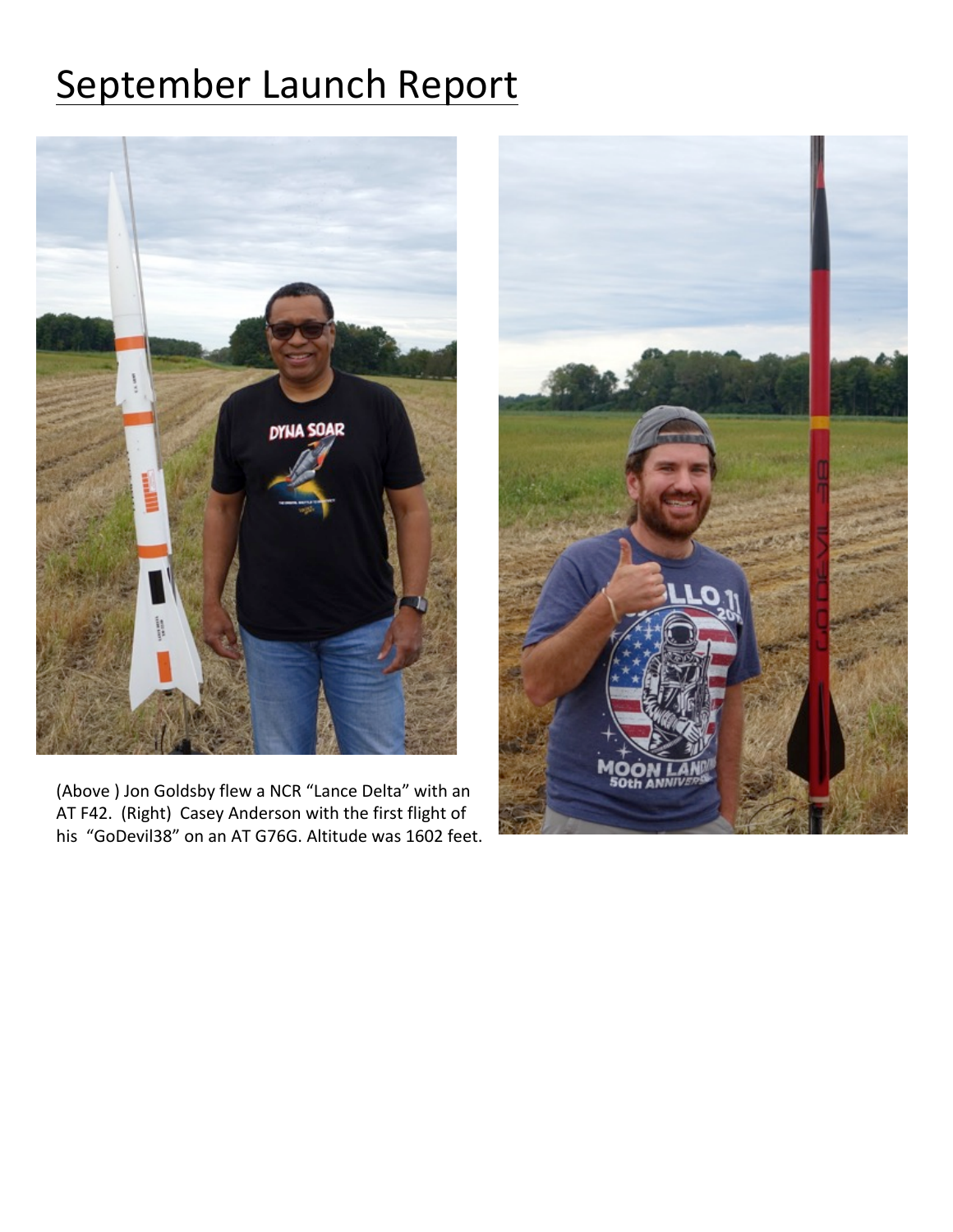





(Above right) Neal Bade flew his LOC/Precision "LOC IV" on an Aerotech G64.

(Left) Alex Kmetko from the University School had a successful L1 NAR Junior Cert flight on a "LOC IV" on an H100 white using a chute release. They also flew two TARC test flights, each with F42B motors.

(Above) Steve Eves flew his LOC/Precision "EZ-I65" clone on a 3 grain 29mm H140 motor using Propulsion Industries propellant with apogee deployment.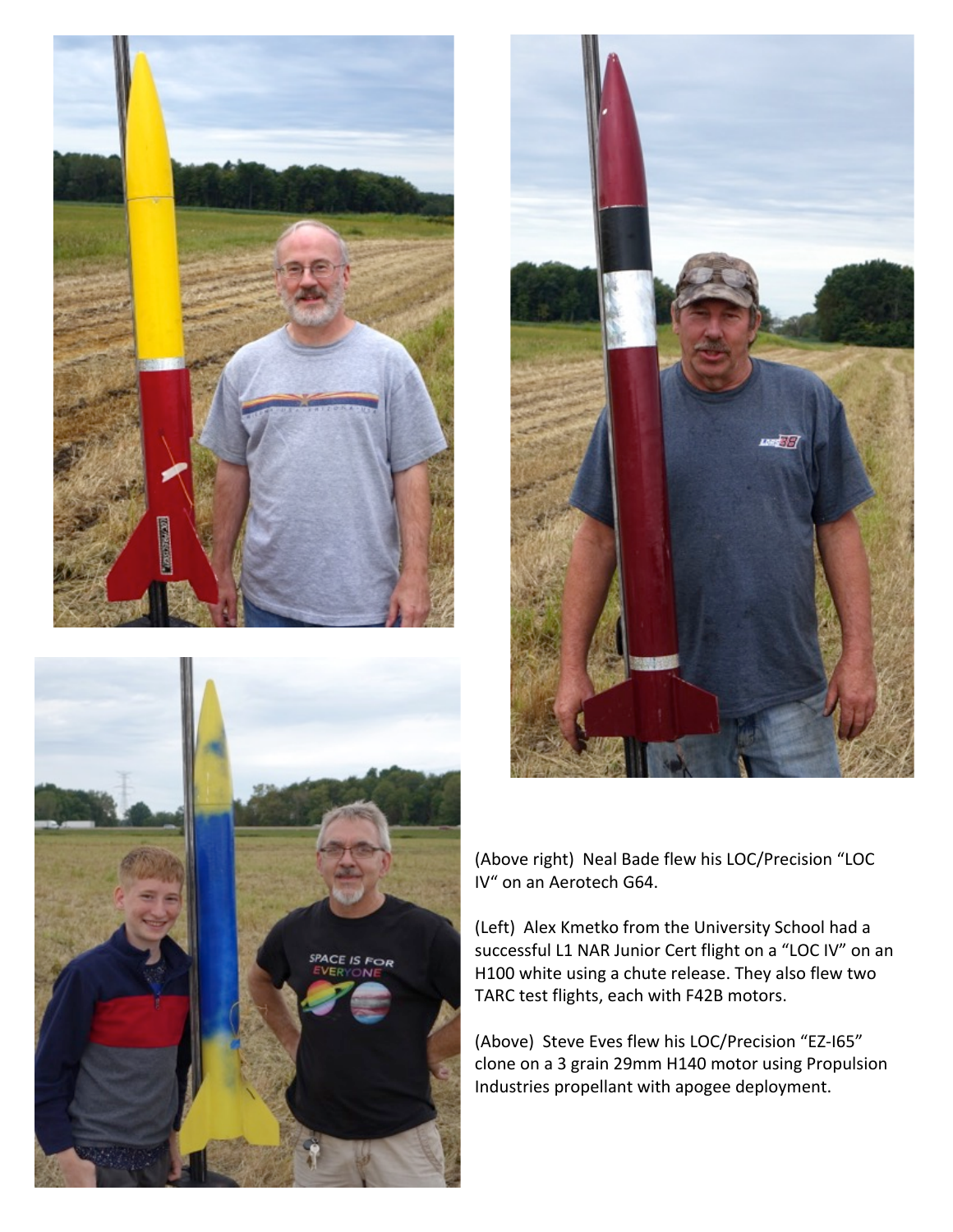





(Above left) Andrew Kleinhenz's first flight of the day was an Estes "SLV" on an E12.

(Above) Mark Coburn flew his LOC/Precision "Forte" on aH128M to 3,000 feet.

(Left) John Fleischer flew his replica Semroc "Hustler" on F26-6 to about 1000 feet.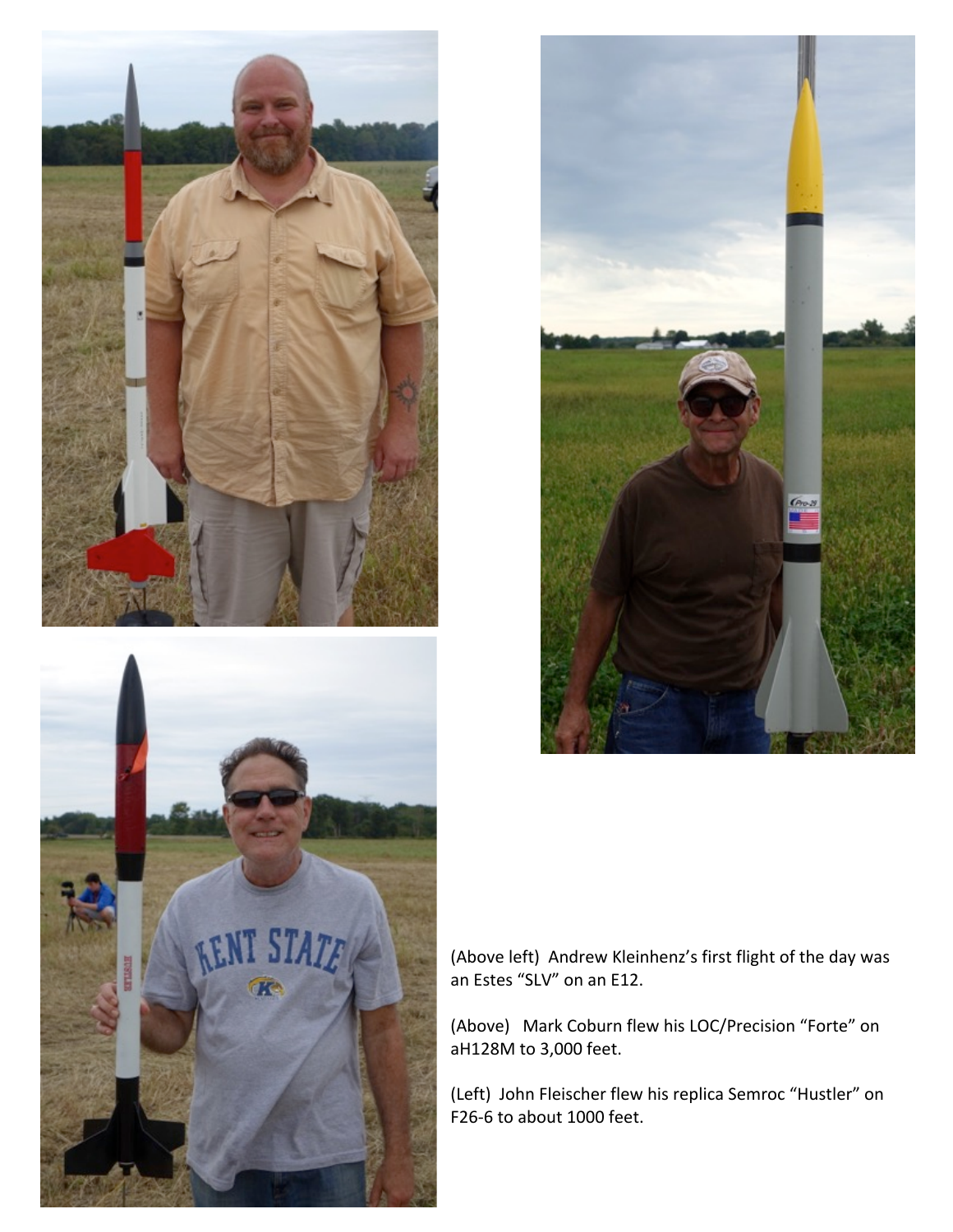



(Above) Neal Bade flew his Binder Design "Excel" on an Aerotech H165 Redline.

(Above right) Dan Vento flew his NCR "Phantom 4000" clone on an AT H90 to an altitude of 2400 feet.

(Right) Casey Anderson's Mach1 "Alien Interceptor" flew with an AT H220T to 3084 feet.

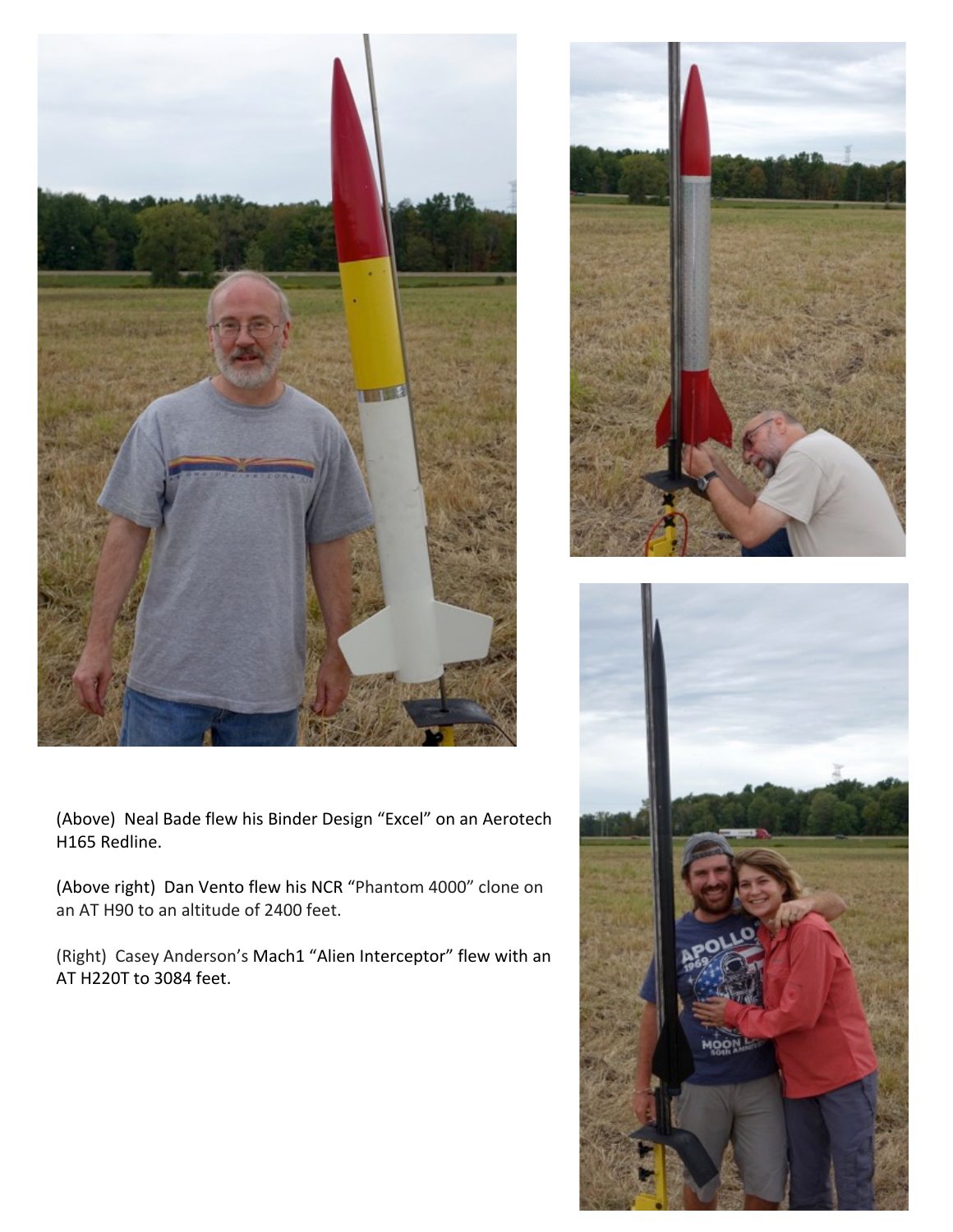





(Above left) Andrew Kleinhenz's third flight of the day was a scratch built 2.5" on a G80-7T recovered with a chute release. All three flights went well and were recovered without even a scratch!

(Left) Dave Sears flew his LOC/Precision "Caliber ISP" with a Research H156 for an altitude of 1131 feet.

(Above) Mark Coburn looks to the sky before flying his LOC/Precision "HyperLoc-300" on an AT I285R motor which unfortunately had an electronics failure and did a core sample.